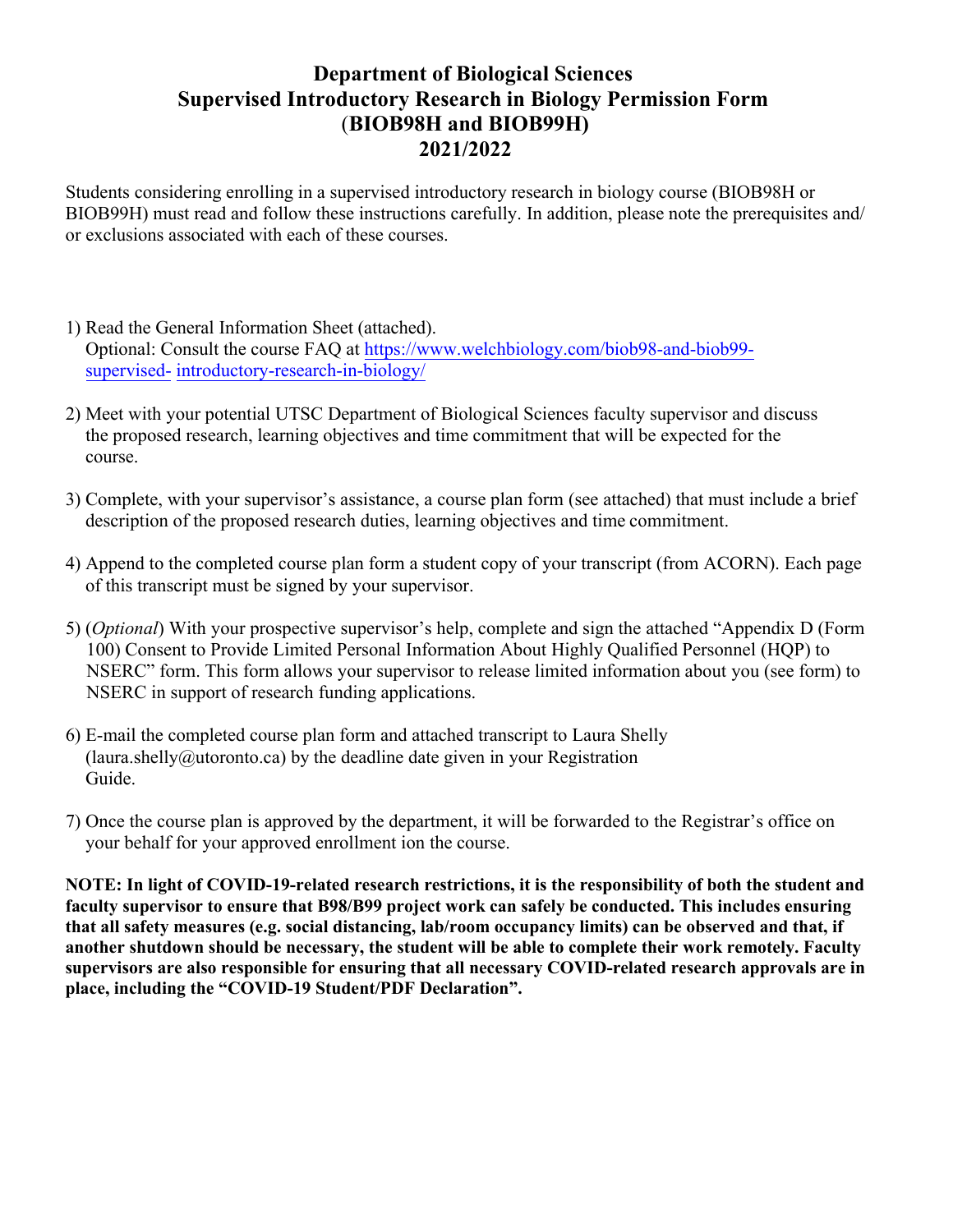# **Department of Biological Sciences: Supervised Introductory Research in Biology Course Plan** (**BIOB98H and BIOB99H) 2021/2022**

Student Name:

Student #:

Telephone #:

Supervisor Name

Student #: Student E-mail:

Course # & Session:

(*Note: the following three sections may be appended to this application on separate, typed, sheets. If this is done, the student and instructor MUST sign each appended sheet in addition to this one*)

Briefly describe the nature of the proposed research and the regular duties and tasks that the student will perform

Briefly describe the learning objectives of the work to be completed.

Briefly outline the time commitments associated with the work to be completed.

| Work will begin on:                   |       | Work will end on:      |      |  |
|---------------------------------------|-------|------------------------|------|--|
| Approximate number of hours per week: | hrs.  | Total time commitment: | hrs. |  |
| <b>Student Signature:</b>             | Date: |                        |      |  |
| Supervisor Signature:                 | Date: |                        |      |  |
|                                       |       |                        |      |  |